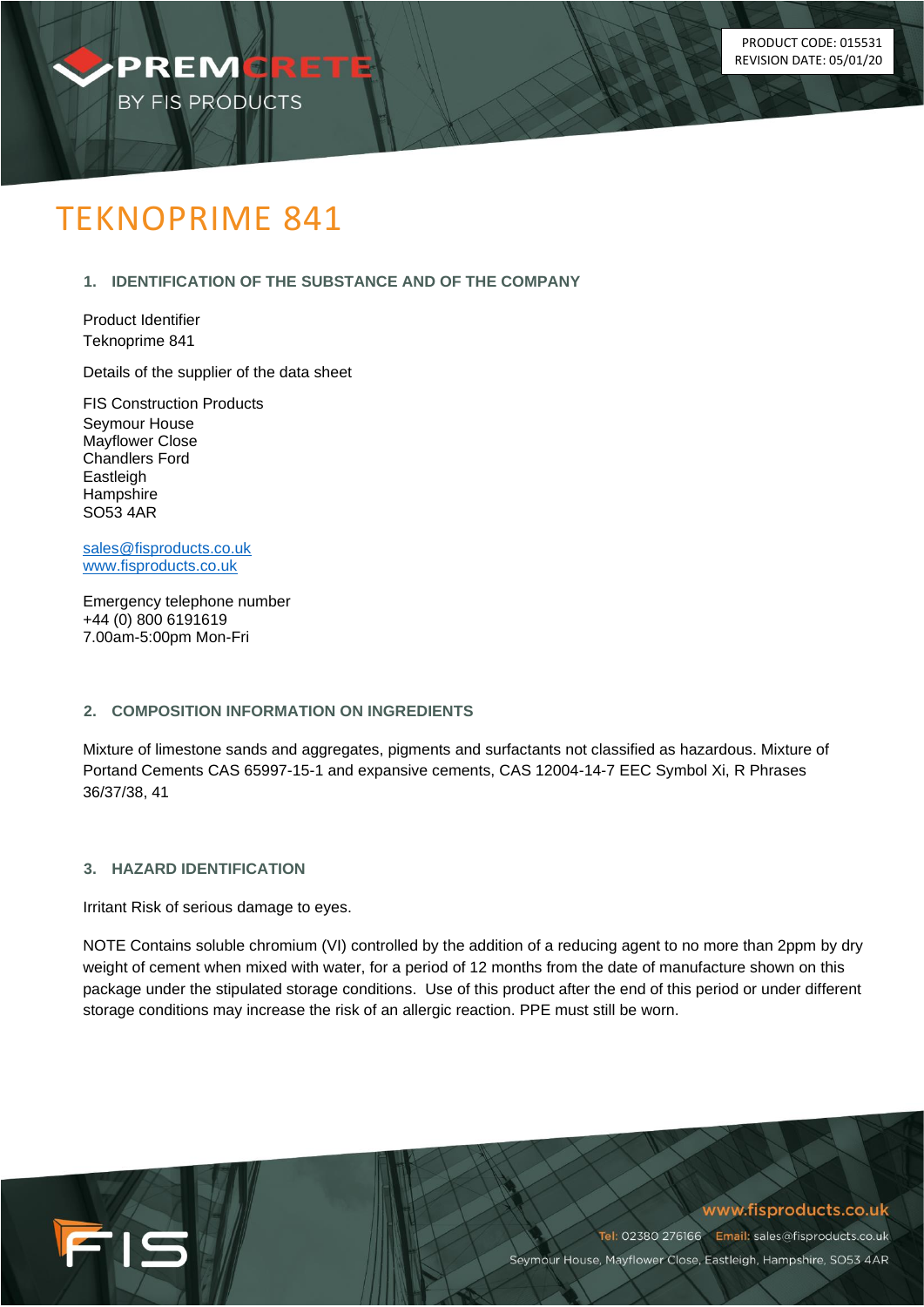

#### **4. FIRST AID MEASURES**

INHALATION: Remove patient from exposure, keep warm and at rest. If dry powder has been inhaled, the nose and throat should be thoroughly irrigated with water for at least 20 minutes. If distress is felt after inhalation of vapours, summon medical aid. Inhalation of free silica over a prolonged period can give rise to fibrosis of the lungs.

SKIN CONTACT: Remove contaminated clothing. After contact with skin, wash immediately with plenty of clean water (S28). Repeated contact over a prolonged period may produce an allergic reaction. Seek medical attention if irritation persists.

EYE CONTACT: SPEED IS ESSENTIAL. In case of contact with eyes, rinse immediately with plenty of clean water and seek medical advice (S26). Remove any large particles with cotton wool bud. Contact lenses should be removed. Eye wash stations should be available in areas where exposure is possible.

INGESTION: Do not induce vomiting. Wash mouth out with water and, if conscious, give plenty of water to drink. Seek medical attention.

NOTE If symptoms persist, seek medical advice.

#### **5. FIRE-FIGHTING MEASURES**

SUITABLE EXTINGUISHER MEDIA: Will not support combustion. Compatible with all standard firefighting techniques.

EXPOSURE HAZARDS: Fire or decomposition products may contain oxides of carbon. The powder releases alkalis on contact with water and chemically hardens.

SPECIAL PROTECTIVE EQUIPMENT In a sustained fire, self-contained breathing apparatus should be worn.

#### **6. ACCIDENTAL RELEASE MEASURES**

FIS

PERSONAL PRECAUTIONS: Ensure adequate ventilation. Wear suitable protective clothing, gloves and eyes face protection (S36/37/39). Avoid contact with eyes (S25). Do not breathe dust (S22).

#### SEE "EXPOSURE CONTROLS/PERSONAL PROTECTION"

ENVIRONMENTAL PRECAUTIONS: If material enters drains or sewers, dilute as much as possible with water. In case of contamination of streams, river or lakes, contact the National Rivers Authority.

CLEANING UP METHODS: Carefully sweep or vacuum up any mixed mortar and/or dry powder. Soak up polymer with sand or sawdust. Transfer to marked containers to await disposal. Wash away any residue with plenty of clean water.

# www.fisproducts.co.uk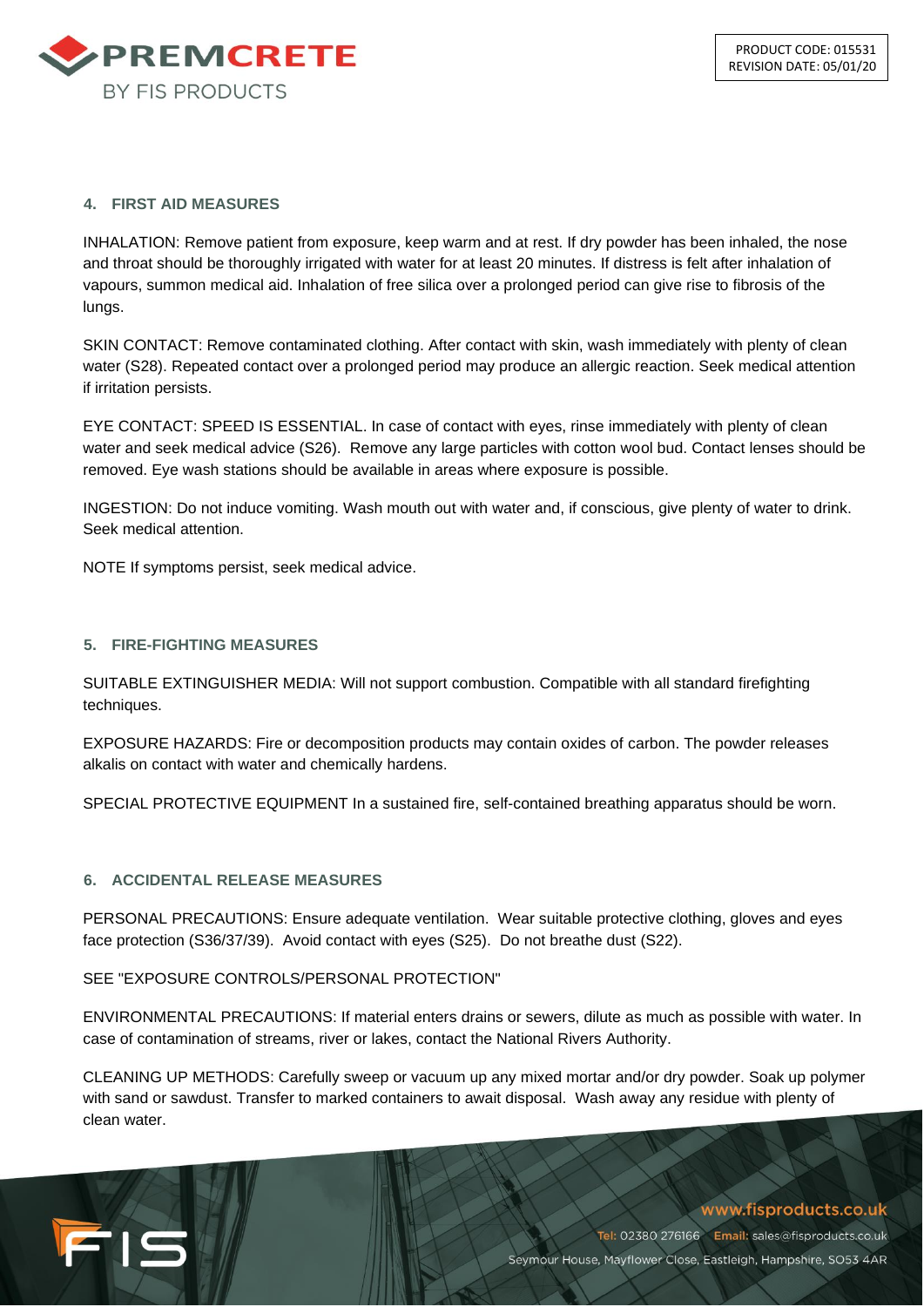

#### SEE "DISPOSAL CONSIDERATIONS" and "STABILITY AND REACTIVITY"

#### **7. HANDLING AND STORAGE**

HANDLING: Wear suitable protective clothing, gloves and eye/face protection (S36/37/39). Eye wash stations should be available in areas where accidental exposure is possible. The normal precautions relating to handling chemicals must be observed. Use to minimise the creation of dust and ensure adequate ventilation to keep the airborne concentrations below the recommended exposure limits.

#### SEE "EXPOSURE CONTROLS/PERSONAL PROTECTION"

STORAGE: Store in dry frost-free conditions, in original containers. Protect from high temperatures (40°C+) for prolonged periods.

#### **8. EXPOSURE CONTROL AND PROTECTION MEASURES**

RESPIRATORY: Normal conditions of ventilation are usually adequate. Wear a fine particle mask or respirator or use local exhaust ventilation as necessary when mixing in confined areas with inadequate ventilation or whenever there is any risk of the exposure limits being exceeded. This applies not only to the user, but to all people who cannot be vacated from the work area.

HAND: Use heavy duty gloves. Gloves may degrade or be damaged according to different circumstances of use. Always ensure gloves you are using are in good condition. Barrier creams may help to protect exposed areas but are not substitutes for full physical protection. They should not be applied once exposure has occurred.

EYE: Eye protection designed to protect against liquid splashes, conforming to EN 1166 Chemical Grade, should be worn when handling dry powder or when there is risk of material entering the eye. Eye protection is essential when handling alkaline material.

SKIN: Wear suitable overalls. Remove grossly contaminated clothing and wash skin with plenty of clean water. Practice good personal hygiene.

ALL PERSONAL PROTECTION EQUIPMENT MUST BE SELECTED TO MEET THE REQUIREMENTS OF THE COSHH REGULATIONS.



www.fisproducts.co.uk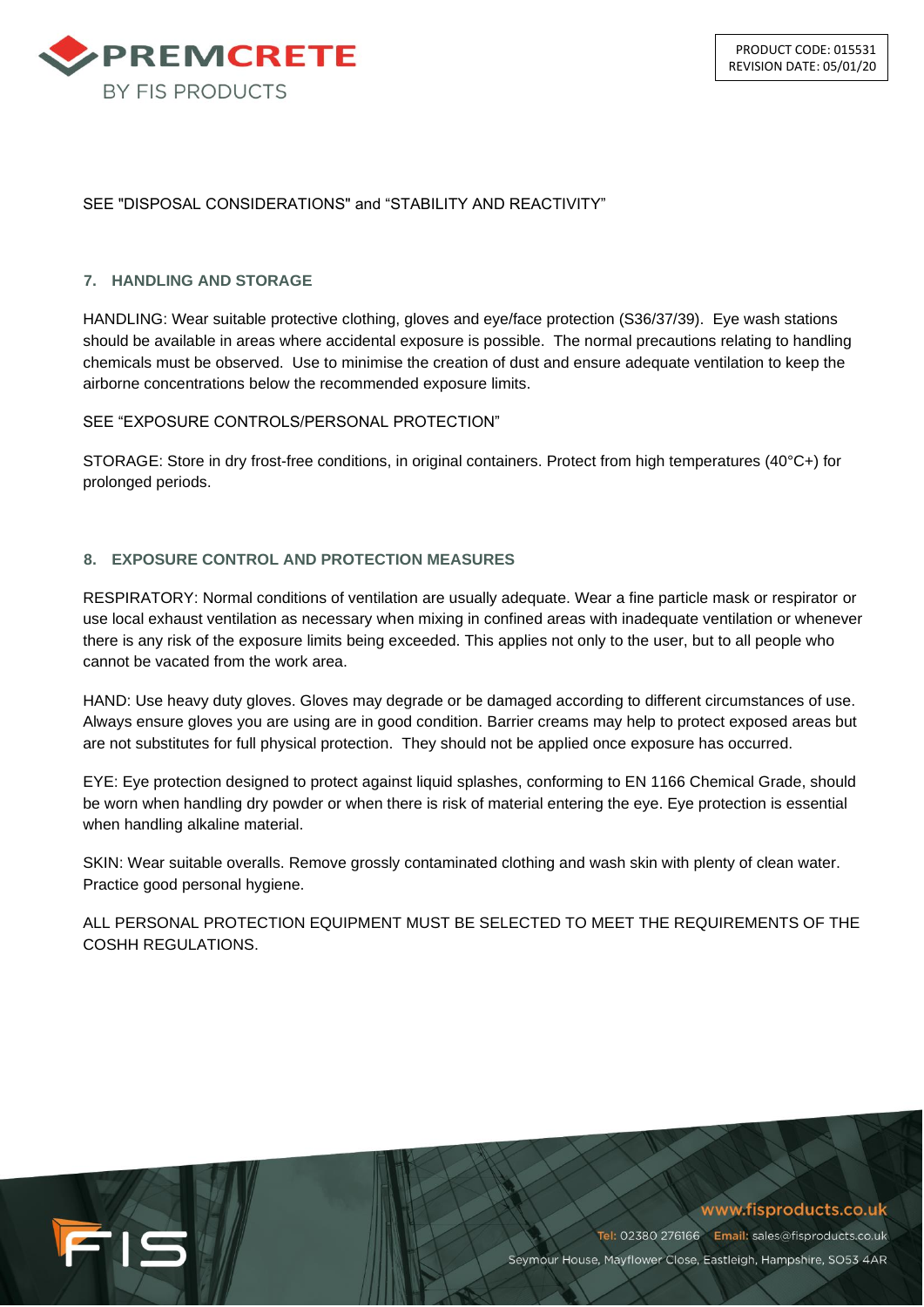

#### **9. PHYSICAL AND CHEMICAL PROPERTIES**

| Appearance          | fine powder                |
|---------------------|----------------------------|
| Odour               | none                       |
| pH                  | 12.5 when mixed with water |
| Relative density    | 1.02                       |
| <b>Bulk density</b> | 1100 - 1550 kg/m3          |
| Boiling point       | N/A                        |
| Flammability        | N/A                        |
| Solubility in water | insoluble                  |
| Vapour pressure     | N/A                        |

# **10. STABILITY AND REACTIVITY**

#### STABLE UNDER NORMAL CONDITIONS OF STORAGE (SEE "HANDLING AND STORAGE")

CONDITIONS TO AVOID: Powder releases alkalis on contact with water and chemically hardens.

MATERIALS TO AVOID: Powder reacts vigorously with strong acids and, in the presence of moisture, will attack aluminium, lead and brass. Do not allow polymer to come into contact with metals or alloys that are liable to corrosion.

HAZARDOUS DECOMPOSITION PRODUCTS: May contain oxides of carbon.

HAZARDOUS POLYMERISATION: None known.

#### **11. TOXOLOGICAL INFORMATION**

INHALATION: Dust nuisance. Prolonged exposure to dust may cause irritation to the respiratory system. Prolonged exposure to product may cause inflammation of mucus membranes. Inhalation of free silica over a prolonged period can give rise to fibrosis of the lungs.

SKIN: In contact with water or body fluids, alkalis are released which can cause irritation of the skin. Continuous or repeated exposure over a period of time may cause burns or an allergic reaction. Levels of 1,2 benzisothiazolin-3one below 500 ppm are not likely to cause skin sensitisation.

EYE: Risk of serious damage to eyes.

FIS

# www.fisproducts.co.uk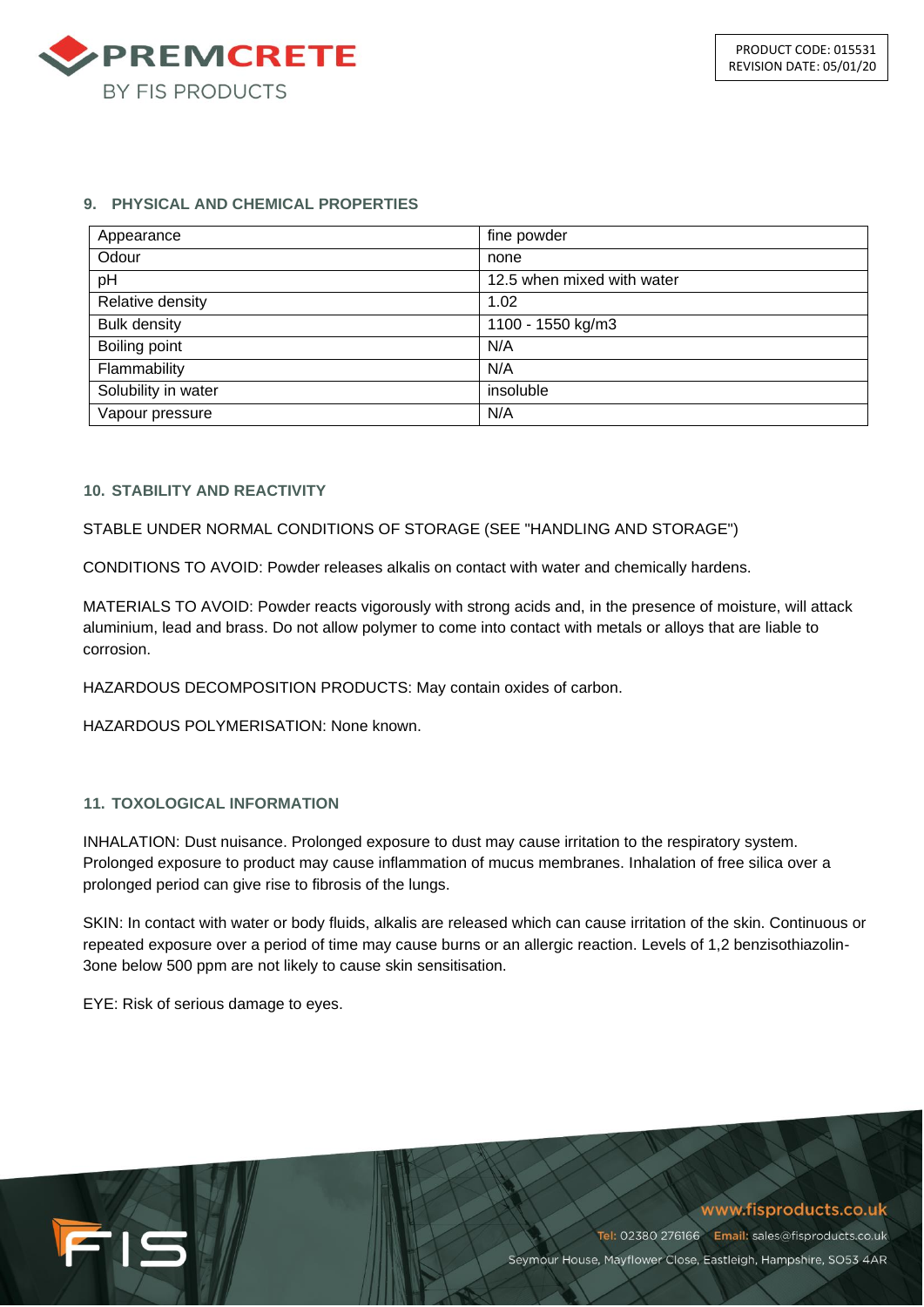

INGESTION: Small amounts are unlikely to cause any significant reaction. Larger doses may result in irritation or blockage of the gastro-intestinal tract. Unlikely to result in poisoning due to the large volume of material which must be ingested. The engineering controls and personal protection equipment advised in this Safety Data Sheet are to ensure the occupational exposure limits are not exceeded. Should this happen to anyone within the affected area, there could be delayed adverse health effects.

# **12. ECOLOGICAL INFORMATION**

Product should not be disposed of into rivers or other water courses without pre-treatment. Measures should be taken to prevent the release of dust to the environment. Appropriate additions of low concentrations to biological water treatment plants are not expected to cause any disturbances. Attention must be paid to local water treatment regulations.

AQUATIC TOXICITY RATING: LC50 aquatic toxicity rating not determined. The addition of cementitious materials to water will, however, cause the pH to rise and therefore be toxic to aquatic life in some circumstances.

#### **13. DISPOSAL CONSIDERATIONS**

The product is not classified as hazardous waste and is suitable for controlled waste site disposal. Do not allow into water courses or dispose of where ground or surface waters may be affected. Large quantities of polymer must be coagulated before disposal.

#### DISPOSE OF IN ACCORDANCE WITH LOCAL AND NATIONAL REGULATIONS

Further information on disposal methods and contractors is available from the National Association of Waste Disposal Contractors.

Tel: 020 7824 8882 Fax: 020 7824 8753

FIS

**14. TRANSPORT INFORMATION**

CONVEYANCE CLASSIFICATION: Not classified.

#### **15. REGULATORY INFORMATION**

EC HAZARD CLASSIFICATION: Xi Irritant.

RISK PHRASES: (Part B) R36/37/38: Irritating to eyes, respiratory system and skin. R41 - Risk of serious damage to eyes.

# www.fisproducts.co.uk